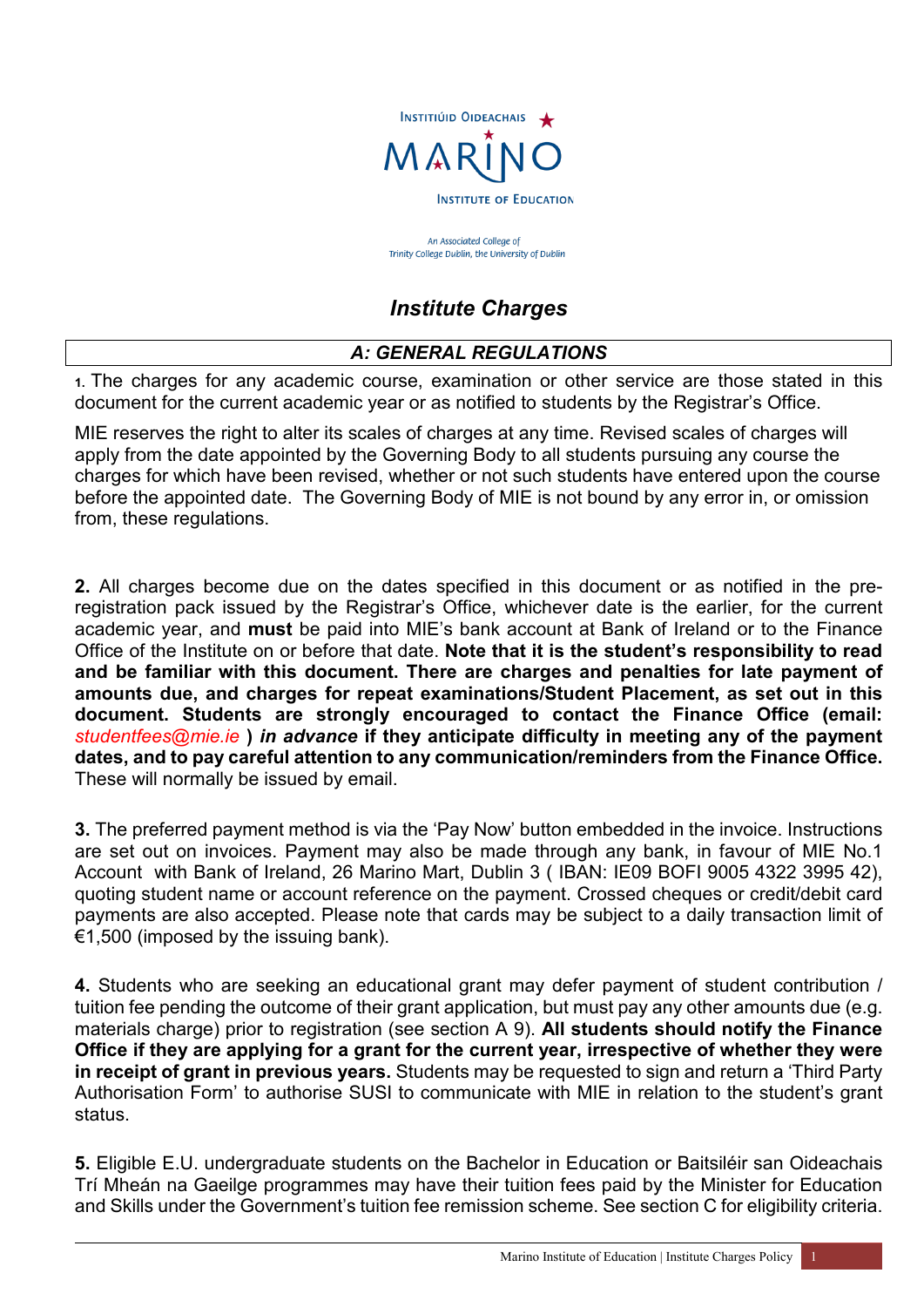**6.** Students required to repeat the academic exercises of a year must pay the full annual tuition fee of the repeated year. See also section C and the table of repeat fees at section E 3.

**7.** Students who wish to receive credit for an academic year on the basis of academic exercises carried out at Marino Institute of Education, but who are granted any exemption from attendance at lectures, must pay the same fee as they would pay if attending lectures.

#### *New Students: Payment of Undergraduate Fees*

**8.** Undergraduate students who accept an offer of a place in the Institute through the C.A.O. must comply in full with the instructions set out in the offer notice. The offer will lapse unless accepted within the specified time period. The Institute reserves the right to cancel the offer despite any part payment or performance of acceptance. Students will be contacted by the Finance Office with regard to payment of fees due. Students on the B.Ed (Irish-English-medium) programmes who are eligible for the Government's tuition fee remission scheme ('Free Fees') will be liable for the student contribution and materials charge (see the table of fees and charges at section E 2 below). Students on those programmes who are ineligible for Free fees will be liable for both the student contribution (€3,000) and tuition fee (€2,564), as well as the materials charge..

Students may be required to provide bank receipted evidence of payment of all relevant amounts.

Students may opt to pay the student contribution (and tuition fee, where applicable) in two equal instalments, 50% prior to registration and 50% by 31 January. The materials charge, however, must be paid in full prior to registration.

## **Registration is not regarded as completed until the required charges have been paid..**

Students not qualifying for the Government's tuition fee remission scheme will be invoiced for any fees due. Such fees (or the first instalment- see Section 11 below) must be paid by the notified due date, before registration date.

In cases where students are admitted after the beginning of the academic year no reduction of fees will be granted.

## *SUSI Grant-Holders*

**9.** All incoming students who are offered a place and returning students, irrespective of whether they are grant-applicants, will have the place reserved only on payment of the *total* amount due for the year, as set out at A 8 and A 10 OR, if paying in instalments, the first instalment of student contribution and tuition fee (if applicable), OR submission of grant approval letter, AND payment by the Monday before registration date of any other amounts due (e.g. materials charge). Students submitting a grant approval letter at registration nonetheless remain liable for amounts due in the event that the relevant authority does not pay the student contribution or fee for any reason.

#### **Students who receive approval for a partial grant must pay the balance in accordance with these regulations (i.e. 50% prior to registration, the balance by 31 January (28 February for postgraduate students).**

Students who receive grant approval after registration must forward their grant approval letter to the Finance Office upon receipt. The grant-awarding body will then be invoiced for the amount due. Grant-holders will have some or all the student contribution/fee paid on their behalf by the grantawarding body, and the amount paid by the student will be reimbursed upon receipt by the Institute of payment from the grant-awarding body. If for any reason the relevant authority does not pay the student charge, the student's payment will be retained by the Institute.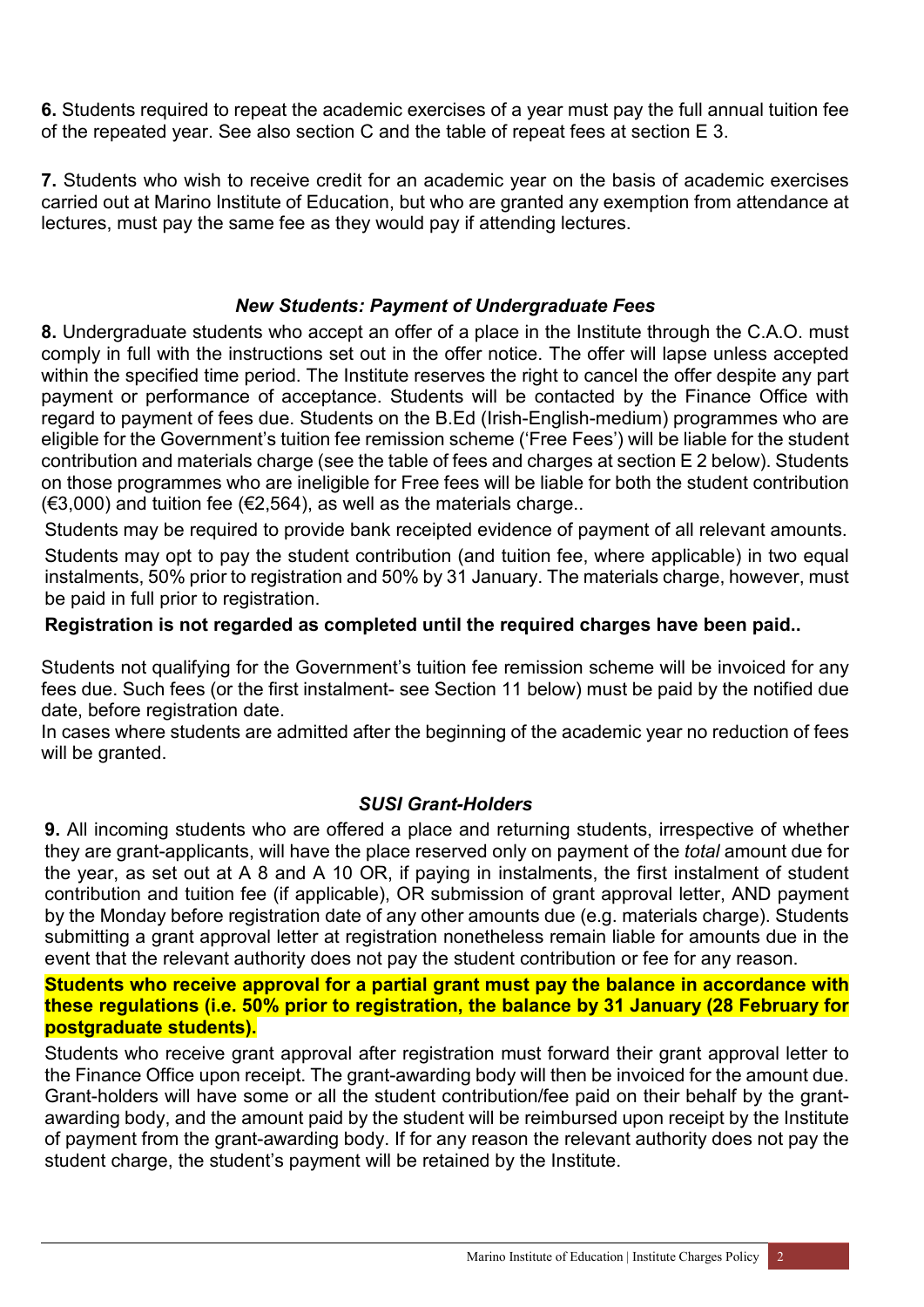## *Continuing Students - Payment of Fees*

**10.** Undergraduate students must pay the relevant fee or the first instalment (if paying in two instalments - see section 11 below), by the Monday before the commencement of the new academic year. B.Ed (Irish/English-medium) undergraduate students qualifying for the Government's tuition fee remission scheme will be required to pay to the Institute the student contribution (see section E 2 below);

**Students shall not be permitted to register, attend classes or avail of library, email and other services until all the relevant amounts due have been paid.**

Please note that all continuing students are billed on the basis that they are successful in examinations upon which their progression depends. In the event of B.Ed (Irish/English-medium) students having to repeat their year 'on books' they will also become liable for the full annual tuition fee in addition to the student contribution. See also section C, EXCHEQUER PAYMENT IN RESPECT OF FULL-TIME UNDERGRADUATE TUITION FEES.

# *Payment in Two Instalments*

**11.** All E.U. students may avail of the option to pay the student contribution and, if applicable, tuition fees, in two instalments. The amounts payable are set out at Section E below. The second instalment where applicable will be payable on or before the date set out in the table at section E.2 (normally 31 January for undergraduate programmes, 28 February for postgraduate programmes). Instalments received after the due date and before the end of the following month will be subject to a late payment charge of €212. If the second instalment is not paid by the end of that month – or if there are other outstanding charges on the student's account (such as Library charges) - the student's name may be removed from the Institute's books, and may be replaced on payment of a replacement fee of €358 together with the balance of fees due.

Note that charges other than the student contribution and tuition fees (e.g. materials charges) may not be paid in instalments and must be paid in full by the Monday prior to registration.

## *Non-Publication of Examination Results*

**12.** Publication of examination results may be withheld if there are any outstanding fees or charges on a student's account (including library charges). Students must ensure that fees are paid in accordance with sections 10 and 11 above. A student must have paid all amounts owing on their account in order to be permitted to graduate.

## *Late Registration Fees*

**13.** A charge of €212 will be imposed for late registration/payment (i.e. after 15 October, except in cases where the late registration is for a Junior Fresh student who received a late offer of a place, following the upgrade of exam results).

## *Refund of Fees*

**14.** The Governing Body accepts no obligation to refund any fee, or any part of any fee, paid in respect of any exercise to be performed in the Institute. Refunds may, however, be made in the current academic year as stated below. Students withdrawing from their course should in all cases notify the Registrar's Office in writing in the first instance. The date of withdrawal will be taken as the date of receipt of such notification.

**15.** The Finance Office is authorised to make refunds to **students entering the Institute** as follows:

a) If a student requests to withdraw from the course or to defer the year before 31 October, any monies paid may be reimbursed minus an administration handling charge of €212. Free Fees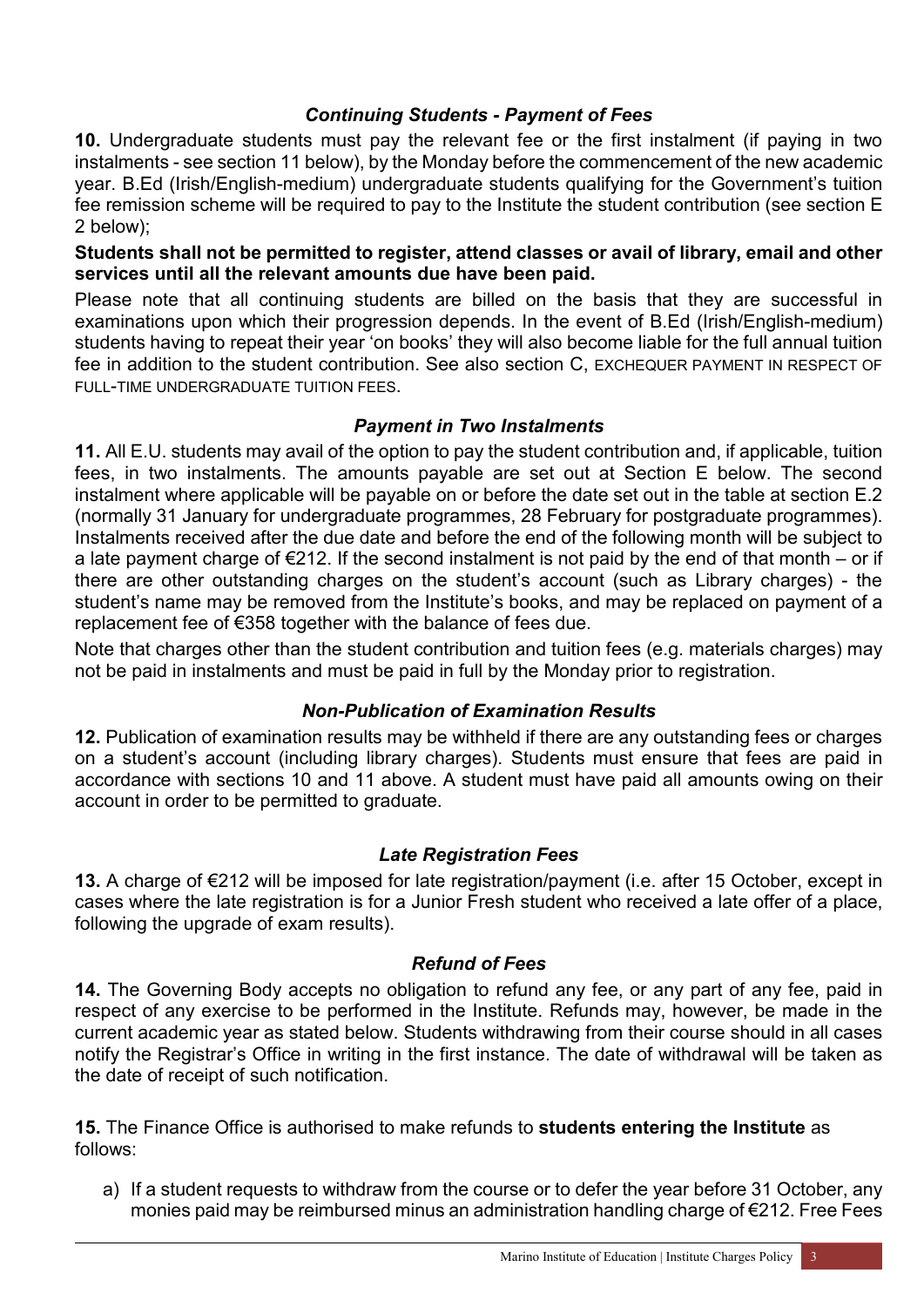(B.Ed(Irish/English-medium students) will not be claimed on 1 November on behalf of the student. After 31 October and up to 31 January, half of the student contribution/fee is refundable. Students who withdraw after 31 January who have opted to pay the student contribution/fee in two instalments will be liable for the second instalment.

- b) If a First Year **B.Ed (Irish/English-medium)** student requests to withdraw from the course or to defer the year after 31 October but before 31 January, the second moiety of the free fees will not be claimed on 1 February on behalf of the student. This will have the effect that, in the event of the student returning elsewhere to third level education, only half of first year tuition fees will be payable under the Free Fees scheme. If a student withdraws from the course after 31 January, full Free Fees will be claimed on their behalf, and the student will not be entitled to Free Fees for the first year of study in the event of their subsequently resuming third level education elsewhere.
- c) Where students who have already paid the full annual tuition fee (or student contribution, for B.Ed (Irish/English-medium)students), notify the Registrar's Office after 13 September but before 31 January that they do not intend to take up the place offered, or that they are withdrawing from the Institute if they have already registered, half of the full annual tuition fee / student contribution will be refunded. Application for such refunds must be made, in writing, to the Finance Office;
- d) Where a student withdraws to change to a higher course choice on their CAO application following a recheck and upgrade of Leaving Certificate results, all fee/charges paid will be refunded in full.

Please note that course deposits paid are non-refundable, unless specifically stated otherwise within this document.

The foregoing rules apply irrespective of the date on which an offer of a place is made. Separate regulations regarding refunds apply to the **Trinity International Foundation** 

**Programme (IFP).** Enquiries should be directed to the Programme Manager, in the first instance.

- **16.** The Finance Office is also authorised to make refunds to all **continuing students** as follows:
	- *(a)* where students who have paid the full annual tuition fee due on 1 September fail in a supplemental examination on which their progression depends, and in consequence discontinue their course, the fees paid will be refunded. Students who have paid only the student contribution will have this amount refunded if they decide to discontinue their course in these circumstances. Students who are permitted to repeat the year 'on books' will be billed for the balance of any fees due, if they have not already paid the full annual fee. See also section C;
	- *(b)* where the annual tuition fee has been paid and the student has not returned to the Institute, the fee may be refunded, subject to a deduction of €212, on application to the Finance Office. Similarly where students have paid only the student contribution this amount will be refunded less a deduction of €212. Applications, in writing, for such refunds must reach the Finance Office before 1 November;
	- *(c)* where students who have already paid the full annual tuition fee and have completed registration, withdraw from the Institute, one half of the full annual tuition fee will be refunded provided they apply to the Finance Office in writing before 31 January. For continuing B.Ed (Irish/English-medium) students half of the student contribution is refundable up to 31 January. Students who withdraw after 31 January who have opted to pay the student contribution / fee in two instalments will be liable for the second instalment.

**17.** Students experiencing financial hardship should contact their Tutor in the first instance, on a confidential basis, to discuss their situation.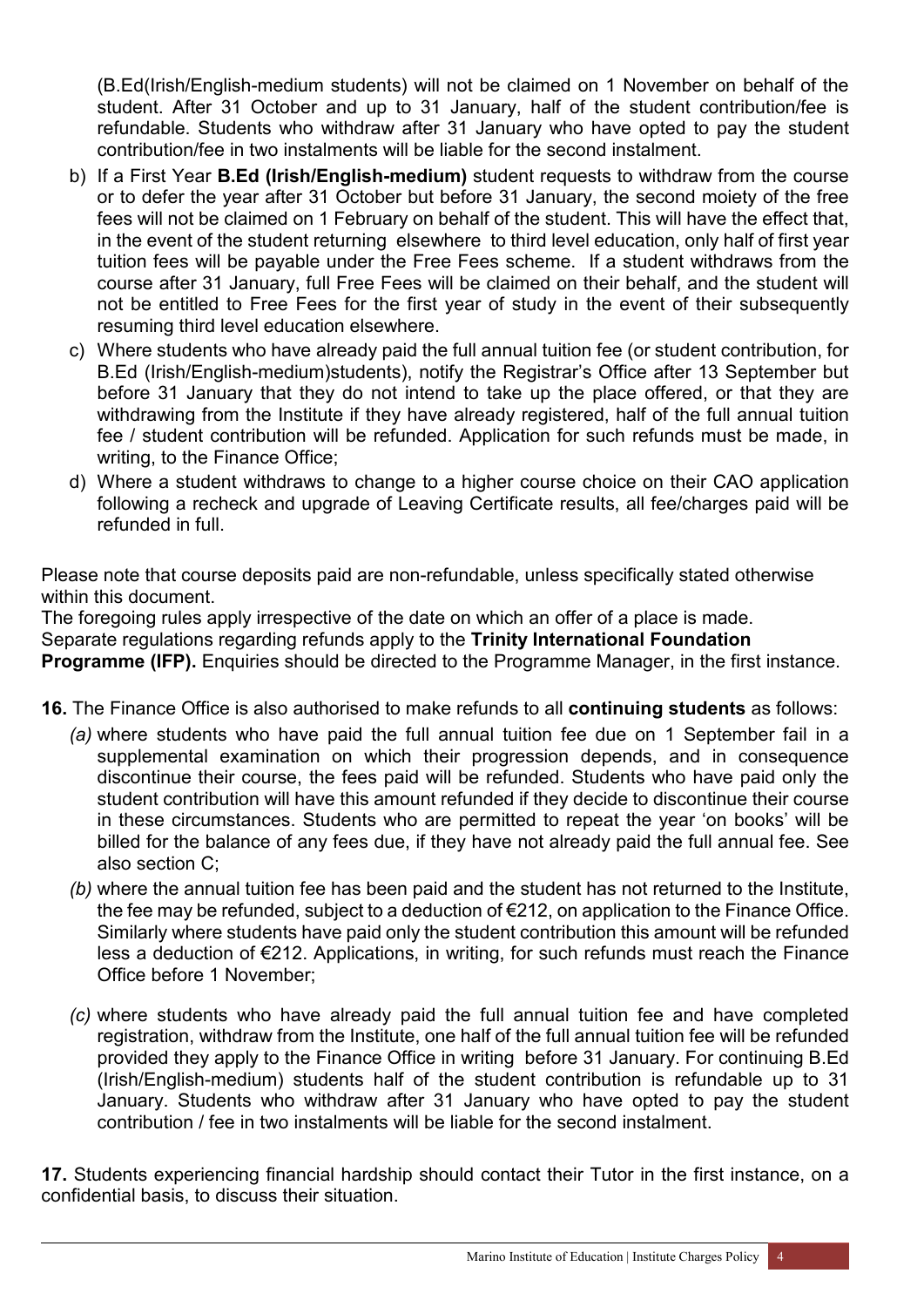# *B: PAYMENT OF POSTGRADUATE FEES*

- 1. Students should have regard to the General Regulations at section A above, which apply to all students.
- 2. Due dates for PME (Primary) students and all other postgraduate students are set out at section E.
- 3. Sanctions and penalties for late registration or payment for all postgraduate students are also set out at section E.

# *C: EXCHEQUER PAYMENT IN RESPECT OF FULL-TIME UNDERGRADUATE TUITION FEES*

The following are the main eligibility criteria issued by the Department of Education and Skills in relation to the Free Fees initiative. Appendices to the criteria, which relate to nationality and Refugee status and the list of approved institutions (which includes MIE) are not reproduced here. Copies of the full document are available from the Finance Office on request.

#### *Criteria for Determining Eligibility*

*Tuition fees may be paid in respect of the full-time students listed below who have been ordinarily resident in an EU/EEA/Swiss State for at least three of the five years preceding their entry to their third-level course and who meet the criteria of the scheme.* 

*Eligibility under the scheme is determined at date of entry to the course in the case of all eligibility criteria except for nationality. With effect from the academic year, 2013/14, a 'Change of Nationality' clause forms part of the Free Fees Schemes. As was previously the case students, who do not meet the nationality criteria of the schemes, will continue to be ineligible for free fees, however if such students subsequently acquire EEA citizenship during their third level studies they may be entitled to free tuition fees for the remainder of their course of study. In order to be eligible under this 'Change of Nationality' clause students must have met all other criterion of the Free Fees Schemes, apart from nationality, at date of entry to their course of study. Details of the nationality criteria to be applied are attached at Appendix 1.* 

*The scheme is subject to the following conditions -*

- *(1) Tuition fees will be paid in respect only of students attending full-time undergraduate courses.*
- *(2) The courses must, other than exceptionally, be of a minimum of two years duration.*
- *(3) The courses must be followed in one of the approved institutions. MIE is listed as an approved institution.*
- *(4) Tuition fees will not be paid in respect of:*

*- students pursuing a second undergraduate course. - students who already hold a postgraduate qualification*

*Notwithstanding this condition and subject to compliance with the other conditions of the Free Fees initiative, students who already hold a Level 6 qualification (Higher Certificate or National Certificate) or a Level 7 qualification (Ordinary Bachelor Degree or National Diploma) and are progressing to a Level 8 (Honours Bachelor Degree) course without necessarily having received an exemption from the normal duration of the course may be deemed eligible for free fees,*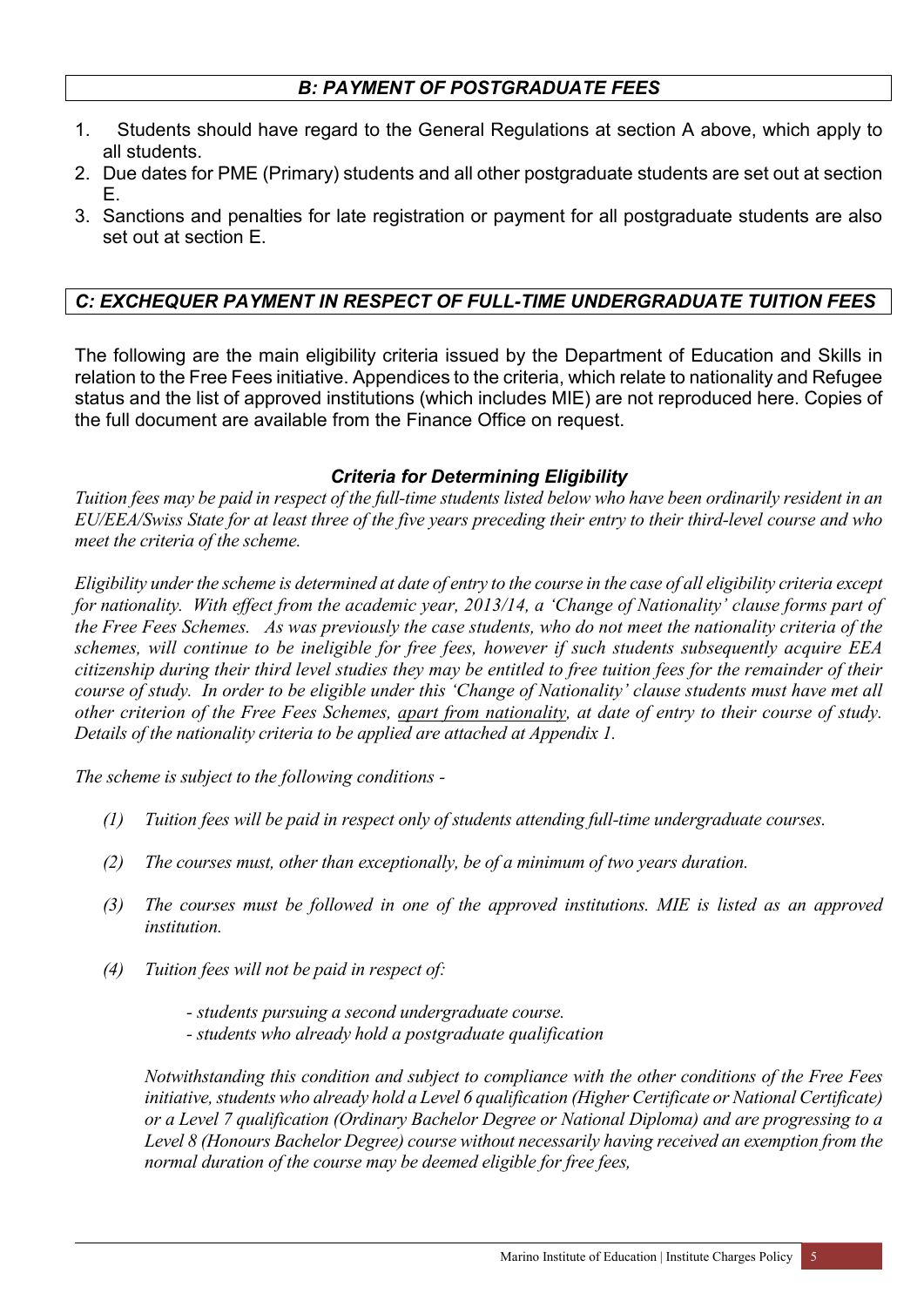- *(5) Tuition fees will also not be paid in respect of students undertaking a repeat year of study at the same year level. In this regard, this condition may be waived where evidence of exceptional circumstances, such as cases of certified serious illness, is provided.*
- *(6) Subject to compliance with the other conditions of the Free Fees initiative, students who have previously pursued but have not completed a course of third level study and subsequently resume third level studies:*
	- *(a) may be deemed eligible for free fees where the third level course concerned did not attract any exchequer funding (e.g. fees, maintenance, tax relief, subsidy towards course cost)*
	- *(b) are not eligible for free fees for the equivalent period of time spent on the first course of study where the third level course concerned did attract exchequer funding (as above). Part-time and evening students are included in this category.*
- *(7) Tuition fees will be paid in respect of eligible students who, having attended but not completed approved courses, are returning following a break of at least five years in order to pursue approved courses at the same level in the 2020/2021 academic year.*
- *(8) The tuition fees payable do not include the payment to be made by students towards the cost of registration, examination and student services.*

The Institute may require students to provide proof that they meet the above eligibility criteria by either completing a declaration of compliance and/or providing proof of attendance at previous third level courses where appropriate.

It should also be noted that failure to disclose all relevant information required to determine eligibility for the fee remission scheme may render the student liable for the full fees plus a charge of €358.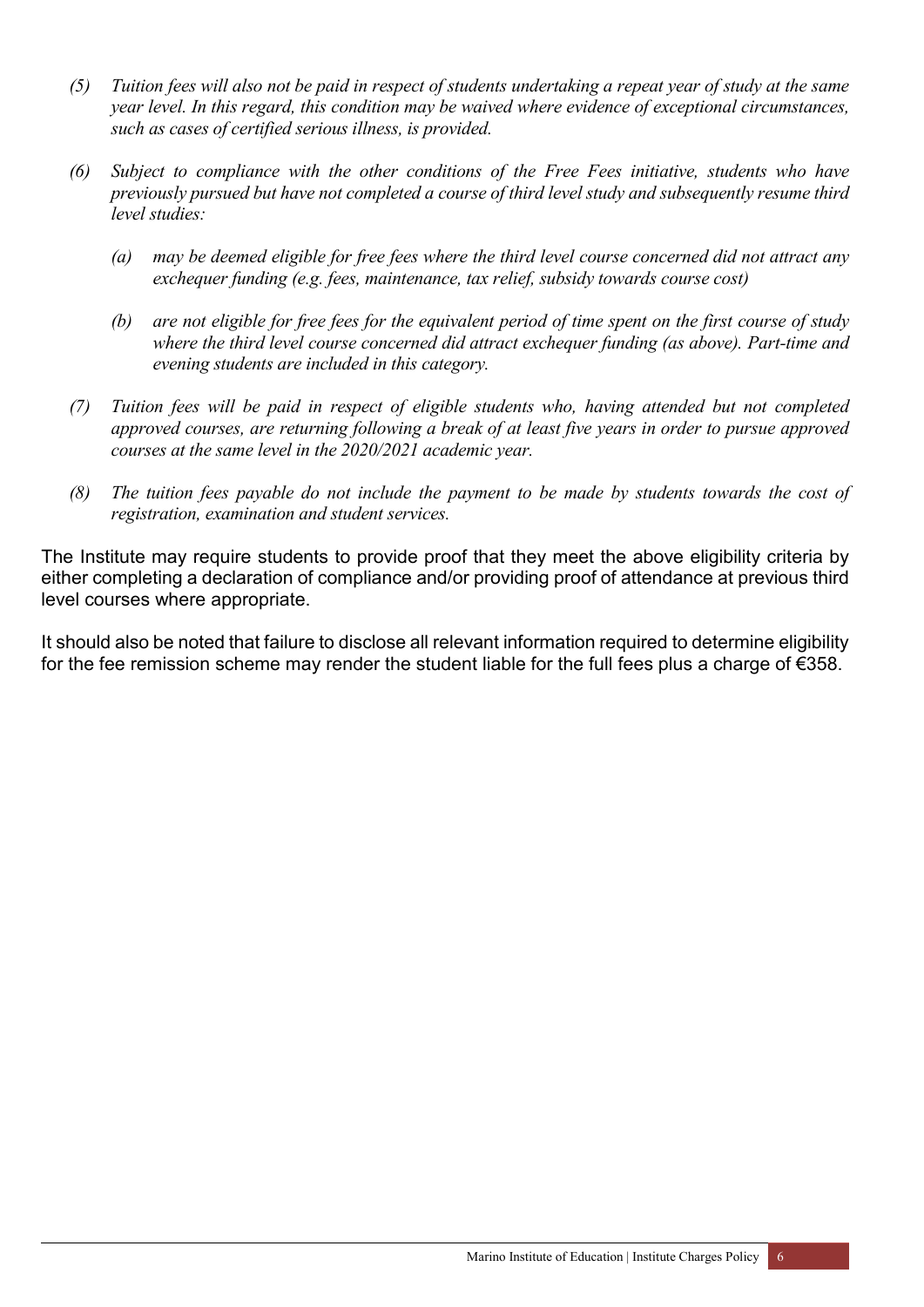#### *D: FEES PAYABLE BY STUDENTS ADMITTED FOR ONE ACADEMIC YEAR OR ONE TERM, OR ATTENDING UNDER THE OPEN LEARNING INITIATIVE*

Students may be admitted to attend one or more individual modules in an academic year ('Temporary' students). Fees for these courses are set out in section E 2 and must be paid before 1 September for Michaelmas term and before 1 December for Hilary term.

Students who do not wish to receive a degree or diploma may be admitted to attend a module for credit (€500 per module) or 'Audit only' (attend and do not complete assignments for credit, €350 per module). Module descriptors are set out at *[www.mie.ie/openlearning](http://www.mie.ie/openlearning)* .

#### **E: SUMMARY OF FEES AND CHARGES 2021/22**

- **1.** Eligible B.Ed (Irish/English-medium) undergraduate students may qualify to have the tuition fee element of the annual fee paid on their behalf by the Minister for Education and Skills ('Free Fees') (see section C above).
- **2.** The main fees and charges applying for the academic year are set out in the table below:

| <b>Fee/Charge</b>                                                                                                                                                                                                                                                | <b>Section</b>         | <b>Note</b>                                                                                                                                             | €                                                                                                                   |
|------------------------------------------------------------------------------------------------------------------------------------------------------------------------------------------------------------------------------------------------------------------|------------------------|---------------------------------------------------------------------------------------------------------------------------------------------------------|---------------------------------------------------------------------------------------------------------------------|
|                                                                                                                                                                                                                                                                  |                        |                                                                                                                                                         |                                                                                                                     |
| <b>Undergraduate</b>                                                                                                                                                                                                                                             |                        |                                                                                                                                                         |                                                                                                                     |
| Bachelor of Education / B.<br>Oideachais - tuition fee,<br>where applicable, i.e. payable<br>only for B.Ed (Irish/English-<br>medium) students who do not<br>qualify for 'Free Fees'<br>(payable in addition to the<br><b>Student Contribution of</b><br>€3,000) | N/A                    | Students may opt to pay<br>in two instalments - see<br>section A 11.<br>Additional charges apply<br>for late payment - see<br>section A 11.             | €2,564                                                                                                              |
| <b>BSc in Education Studies,</b><br><b>B.Sc in Early Childhood</b><br>Education - total fee                                                                                                                                                                      |                        | As above re instalments<br>and late payments.                                                                                                           | €3,000                                                                                                              |
| International students<br>(undergraduate)                                                                                                                                                                                                                        |                        | i.e. students not meeting<br>the Department of<br><b>Education and Skills'</b><br>EU nationality<br>/residency criteria, as<br>referred to at Section C | €15,950<br>(a bursary of €8,950 is<br>available to international<br>undergraduate students<br>for the current year) |
|                                                                                                                                                                                                                                                                  |                        |                                                                                                                                                         |                                                                                                                     |
| <b>Entering (First year)</b><br>students:                                                                                                                                                                                                                        |                        |                                                                                                                                                         |                                                                                                                     |
| B.Ed(Irish/English-medium)<br><b>Student contribution</b>                                                                                                                                                                                                        | A 8, A<br>15 and<br>16 | Students may opt to pay<br>in two instalments - see<br>section A 11.                                                                                    | €3,000                                                                                                              |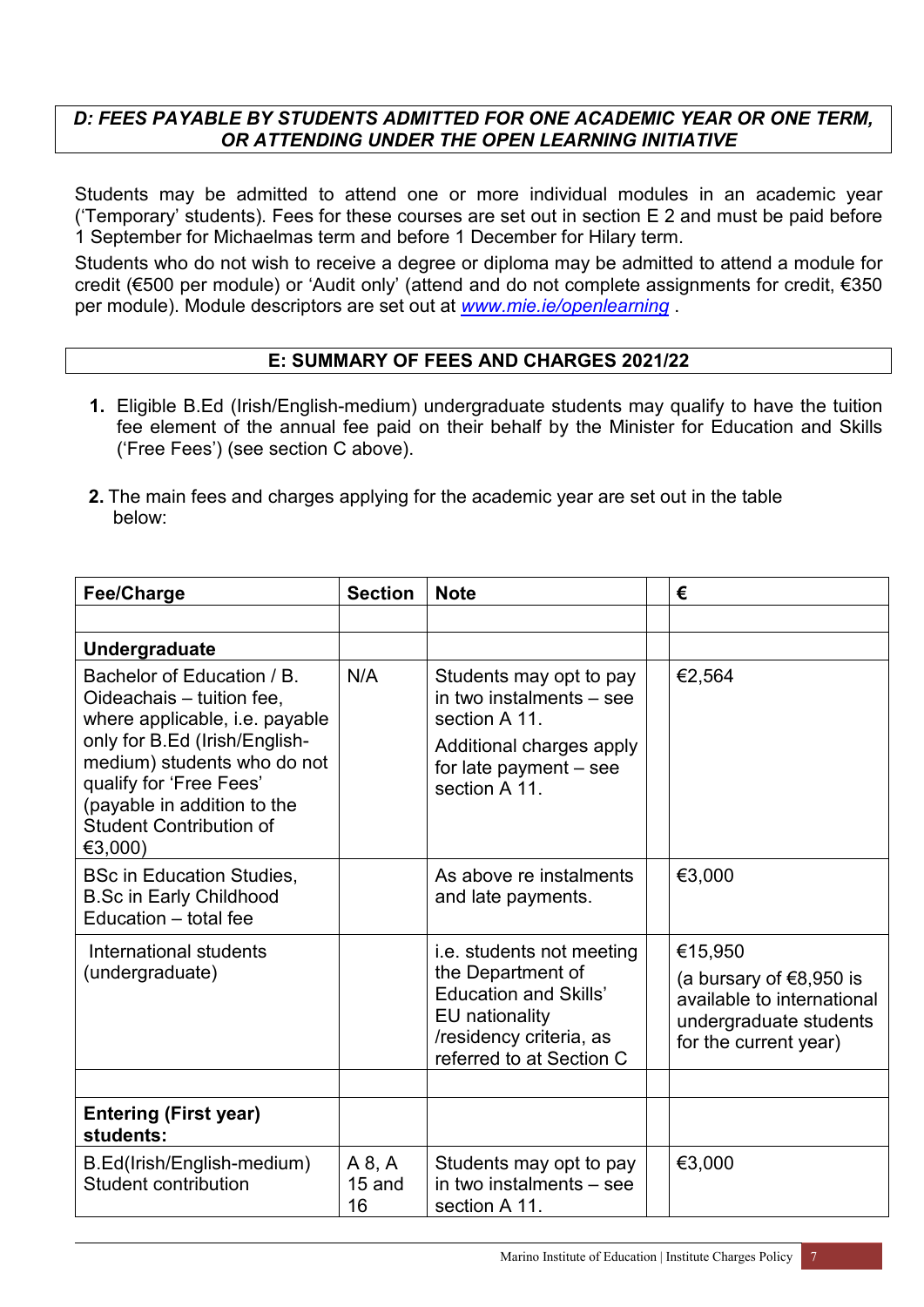|                                                                                                   |                 | Additional charges apply<br>for late payment $-$ see<br>section A 11.           |                  |
|---------------------------------------------------------------------------------------------------|-----------------|---------------------------------------------------------------------------------|------------------|
| B.Ed (Irish/English-medium)<br>materials charge                                                   | A 8, A<br>16(b) | Not reimbursable after<br>31 October. Payable in<br>full prior to registration. | €295             |
| <b>B.Sc in Education Studies,</b><br><b>B.Sc in Early Childhood</b><br>Education materials charge |                 | Not reimbursable after<br>31 October. Payable in<br>full prior to registration. | €110, €170 (ECE) |
|                                                                                                   |                 |                                                                                 |                  |
|                                                                                                   |                 |                                                                                 |                  |
| Late registration fee                                                                             | A 14            | After 15 October                                                                | €212             |

| <b>Fee/Charge</b>                                                                                                                       | <b>Section</b> | <b>Note</b>                                                                                                                          | €                                                                                                                                                                                  |
|-----------------------------------------------------------------------------------------------------------------------------------------|----------------|--------------------------------------------------------------------------------------------------------------------------------------|------------------------------------------------------------------------------------------------------------------------------------------------------------------------------------|
| <b>Returning students:</b>                                                                                                              |                |                                                                                                                                      |                                                                                                                                                                                    |
| <b>B.Ed/B. Oid Student</b><br>contribution                                                                                              | A 11           |                                                                                                                                      | €3,000                                                                                                                                                                             |
| <b>B.Sc Tuition Fee</b>                                                                                                                 | A11            |                                                                                                                                      | €3,000                                                                                                                                                                             |
| Administration handling<br>charge for students who<br>withdraw before first<br>registration date.                                       | A 17 (a)       | Students are reminded<br>that they should notify<br>the Registrar in writing<br>immediately, if they<br>withdraw from the<br>course. | €212                                                                                                                                                                               |
| <b>Temporary' students</b>                                                                                                              |                |                                                                                                                                      |                                                                                                                                                                                    |
| Temporary' students,<br>including students taking<br>individual modules (no<br>degree/diploma award). Excl.<br><b>School Placement.</b> | D              | Separate charges may<br>apply, e.g. for class<br>materials.                                                                          | €400 per module, 10%<br>discount if four or more<br>modules are taken.                                                                                                             |
| <b>School Placement</b>                                                                                                                 |                |                                                                                                                                      | €400: Professional<br>Studies module<br>(attendance and<br>assessment)<br>€400: For each three<br>week school placement<br>€400: School<br>experience/ mentor<br>support programme |
|                                                                                                                                         |                |                                                                                                                                      |                                                                                                                                                                                    |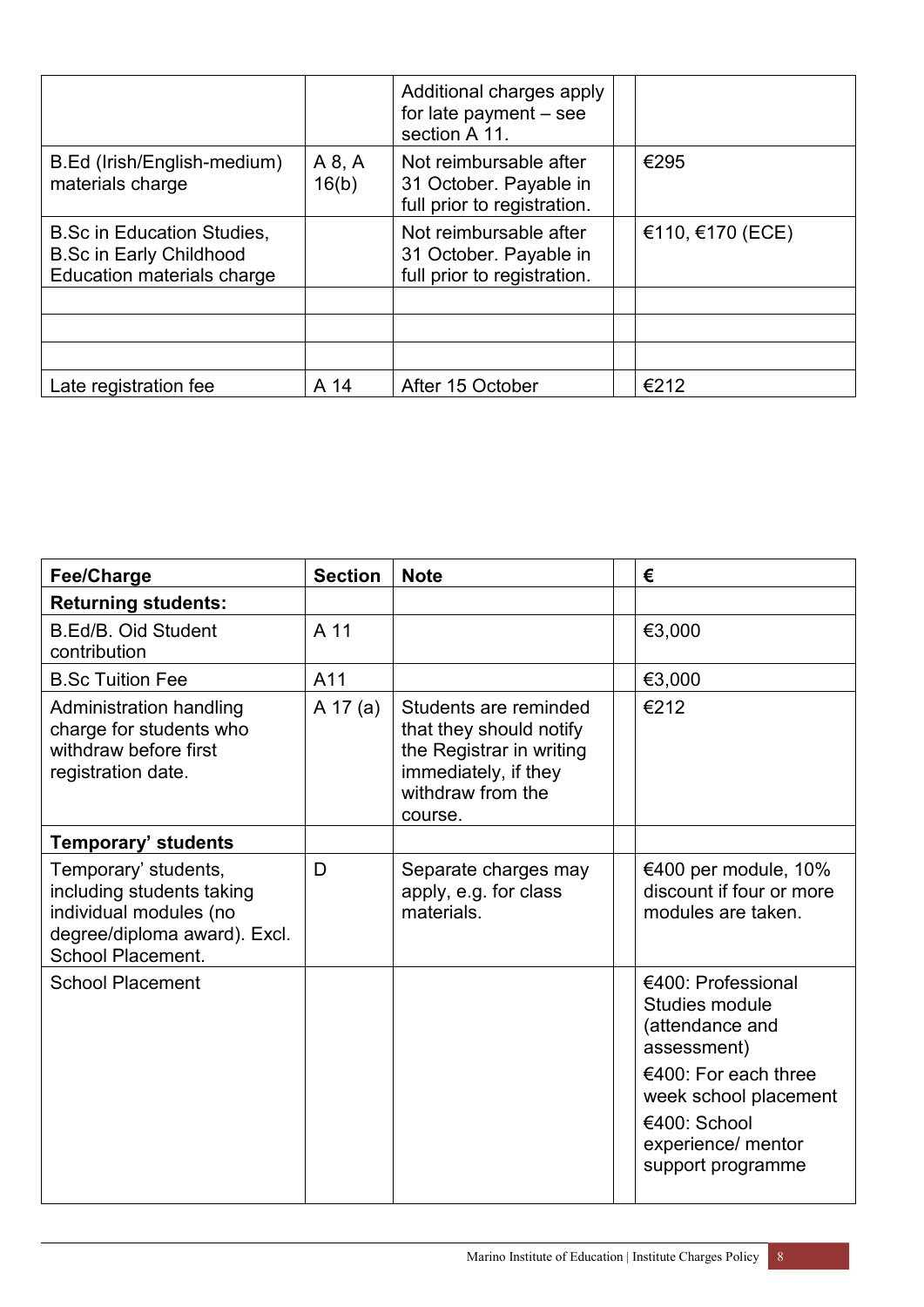| Postgraduate*                                                                                                                                                                                               |      |                                                                                                                            |                                                                                           |
|-------------------------------------------------------------------------------------------------------------------------------------------------------------------------------------------------------------|------|----------------------------------------------------------------------------------------------------------------------------|-------------------------------------------------------------------------------------------|
| <b>Professional Masters in</b><br>Education (Primary) - tuition<br>fee                                                                                                                                      | N/A  |                                                                                                                            | €5,564                                                                                    |
| Materials charge -incoming<br>PME. students only                                                                                                                                                            | A8   | Not reimbursable after<br>31 October. Payable in<br>full prior to registration.                                            | €295                                                                                      |
| Late registration fee - PME<br>students                                                                                                                                                                     | A 14 | After 15 October                                                                                                           | €212                                                                                      |
| <b>Application Fee</b>                                                                                                                                                                                      |      | An Application Fee<br>applies to all<br>postgraduate<br>programmes at MIE                                                  | €30 / €50 (PME)                                                                           |
| <b>Other Postgraduate</b><br>Programmes*                                                                                                                                                                    |      |                                                                                                                            |                                                                                           |
| <b>Master in Education Studies</b><br>(Intercultural Learning &<br>Leadership/Early Childhood<br>Education/Visual Arts/<br>Inquiry-Based Learning/<br>Christian Leadership in<br>Education) – note 1 below. |      |                                                                                                                            | €3,950 per annum                                                                          |
| Professional Diploma in<br><b>Education (Further</b><br>Education)                                                                                                                                          |      |                                                                                                                            | €5,400 per annum for<br>one year full<br>time/€2,700 per annum<br>for two year part time; |
| International students                                                                                                                                                                                      |      | i.e. students not meeting                                                                                                  | €15,950                                                                                   |
|                                                                                                                                                                                                             |      | the Department of<br><b>Education and Skills'</b><br>EU nationality<br>/residency criteria, as<br>referred to at Section C | (a bursary of €8,950 is<br>available to applicants,<br>for the current year).             |

\*Notes:

1. Fees for Masters programmes are payable before registration or, if paying in instalments, 50% before registration, the balance being payable by 28 February.

2. (i). Fees for first year Further Education students are payable €500 (non-refundable) upon acceptance of offer (by 28 June 2021), a further €1,100 before registration, if paying in instalments, and the balance of €1,100 by 28 February. Second year fees are payable 50% before registration, the balance by 28 February;

(ii). For students opting to complete the course in one year, the amount payable is  $\epsilon$ 5,400: €500 upon acceptance, €2,450 before registration and the balance of €2,450 by 28 February.

- 3. Students shall not be permitted to register, attend classes or avail of library, email and other services until all the relevant amounts have been paid.
- 4. Sanctions and penalties apply as for other programmes for late registration (from two weeks after registration date), late payment of instalment (from 1 month after due date) and as set out at section A 12 above.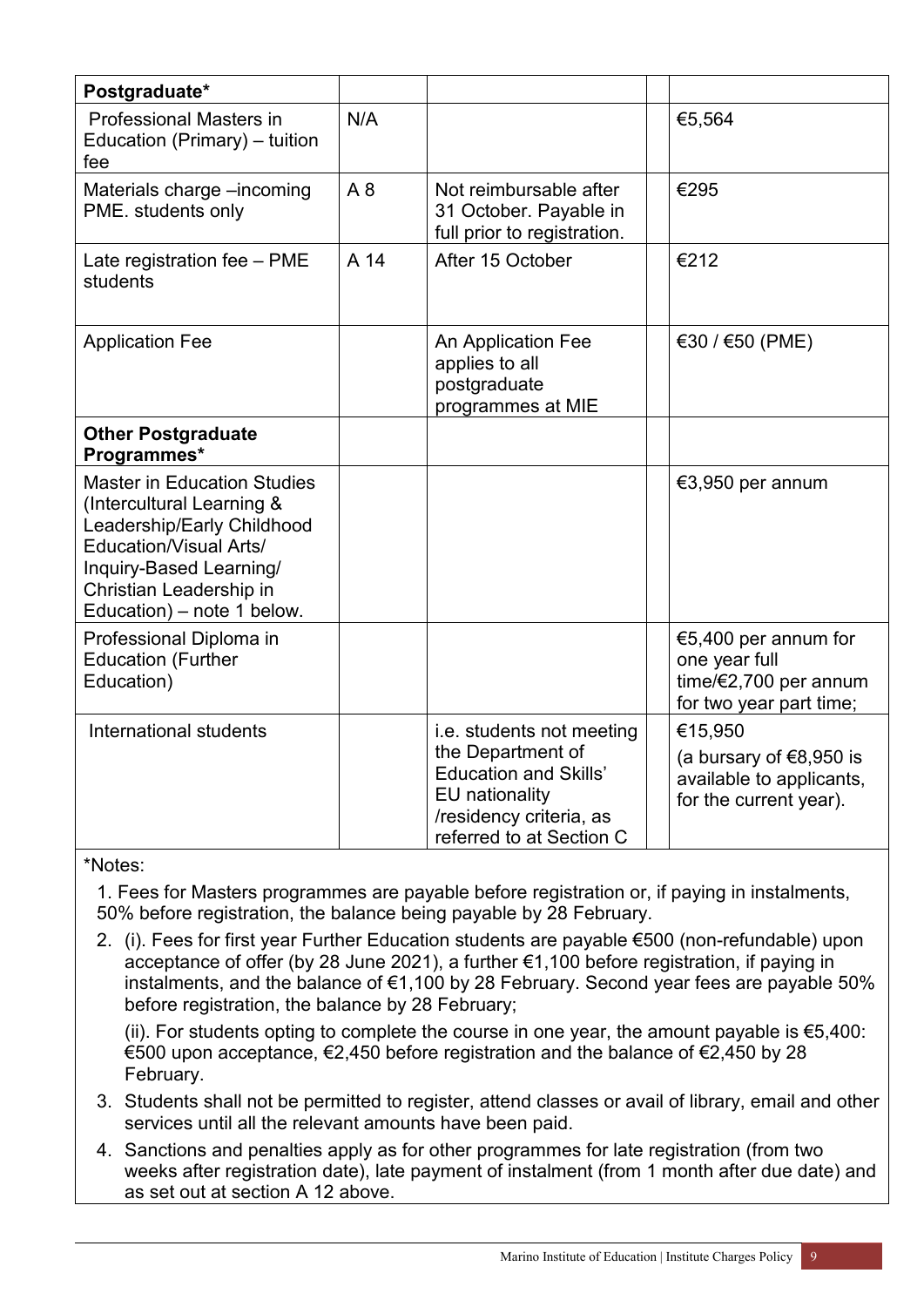- 5. A student withdrawing from any of these postgraduate programmes before first registration date may be reimbursed minus an administration handling charge, consistent with section A 16(a) (except for acceptance deposits, which are not refundable). Otherwise, refunds may be granted for withdrawal during the year as set out at section A ,15(c) (first year students) and 16(c) (continuing students).
- 6. Where a postgraduate research student defers their studies or 'goes off books' during an academic year, fees will be payable for that year up to the date of going off books (either full fees, or half fees if deferring **before 31 January**). Fees paid will not be reimbursed. Students will be required to pay fees again when they resume their studies. In the event that a student has paid full fees and defers before 31 January, permission may be given to carry forward the second half of the fees for one year, to contribute towards the fees for that year.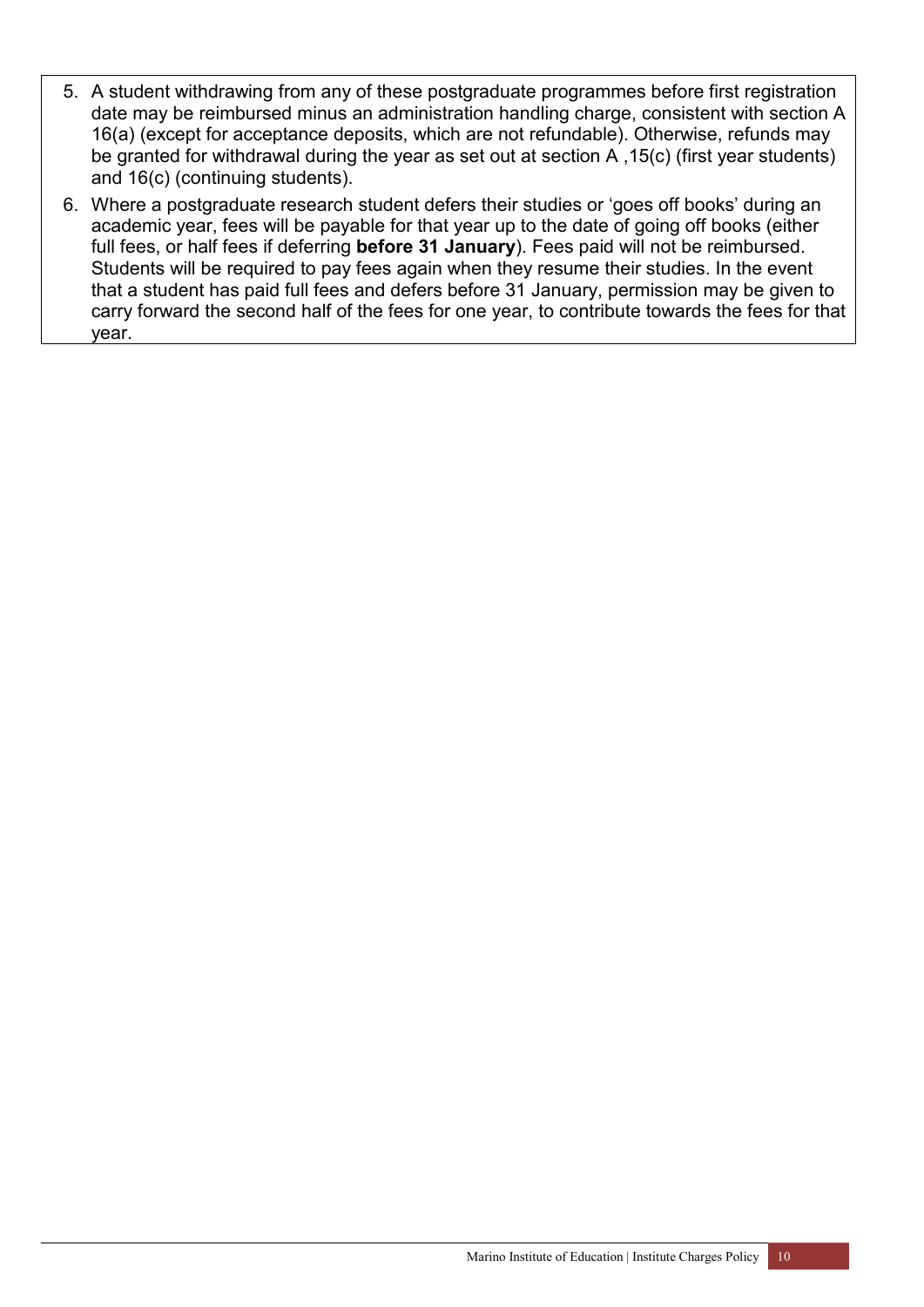| <b>Fee/Charge</b>                                                                                               | <b>Section</b> | <b>Note</b>                                                            | €                       |
|-----------------------------------------------------------------------------------------------------------------|----------------|------------------------------------------------------------------------|-------------------------|
| <b>Fees in two instalments</b>                                                                                  | A 11           | Note: the instalment<br>option does not apply to<br>materials charges. |                         |
| <b>Students eligible for Free</b><br>Fees:                                                                      |                |                                                                        |                         |
| B.Ed/B. Oid -1 <sup>st</sup> year; total<br>due €3,295 (€3,000+€295)                                            |                | Due by first registration<br>date                                      | €1,795                  |
|                                                                                                                 |                | Due on or before 31<br>January                                         | €1,500                  |
| B.Ed/B. Oid $-2^{nd}$ , 3 <sup>rd</sup> and 4 <sup>th</sup><br>years: total due €3,000                          |                | Due by first registration<br>date                                      | €1,500                  |
|                                                                                                                 |                | Due on or before 31<br>January                                         | €1,500                  |
| <b>B.Ed (Irish/English</b><br>medium) Students not eligible<br>for Free Fees:                                   |                |                                                                        |                         |
| B.Ed (Irish/English-medium)<br>– 1 <sup>st</sup> year; total due €5,859<br>(€2,564+€3,000+€295)                 |                | Due by first registration<br>date                                      | €3,077                  |
|                                                                                                                 |                | Due on or before 31<br>January                                         | €2,782                  |
| B.Ed/(Irish/English-medium)<br>$-2^{\text{nd}}$ ,3 <sup>rd</sup> and 4 <sup>th</sup> years; total<br>due €5,564 |                | Due by first registration<br>date                                      | €2,782                  |
|                                                                                                                 |                | Due on or before 31<br>January                                         | €2,782                  |
| <b>BSc in Education Studies</b>                                                                                 |                |                                                                        |                         |
| B.Sc $-1st$ year; total due<br>€3,110 (tuition €3,000,<br>materials €110)                                       |                | Due by first registration<br>date                                      | €1,610                  |
|                                                                                                                 |                | Due on or before 31<br>January                                         | €1,500                  |
| $B.Sc - 2nd$ , 3rd and 4th year;<br>total due $€3,000$                                                          |                | Dates as for 1 <sup>st</sup> year<br>above                             | €1,500 each instalment. |
|                                                                                                                 |                |                                                                        |                         |
| <b>B.Sc in Early Childhood</b><br><b>Education</b>                                                              |                |                                                                        |                         |
| B.Sc ECE $-1st$ year; total due<br>€3,170 (tuition €3,000,<br>materials $€170)$                                 |                | Due by first registration<br>date                                      | €1,670                  |
|                                                                                                                 |                | Due on or before 31<br>January                                         | €1,500                  |
| B.Sc $ECE - 2^{nd}$ , 3rd and 4th<br>year; total due €3,000                                                     |                | Dates as for 1 <sup>st</sup> year<br>above                             | €1,500 each instalment. |
|                                                                                                                 |                |                                                                        |                         |
|                                                                                                                 |                |                                                                        |                         |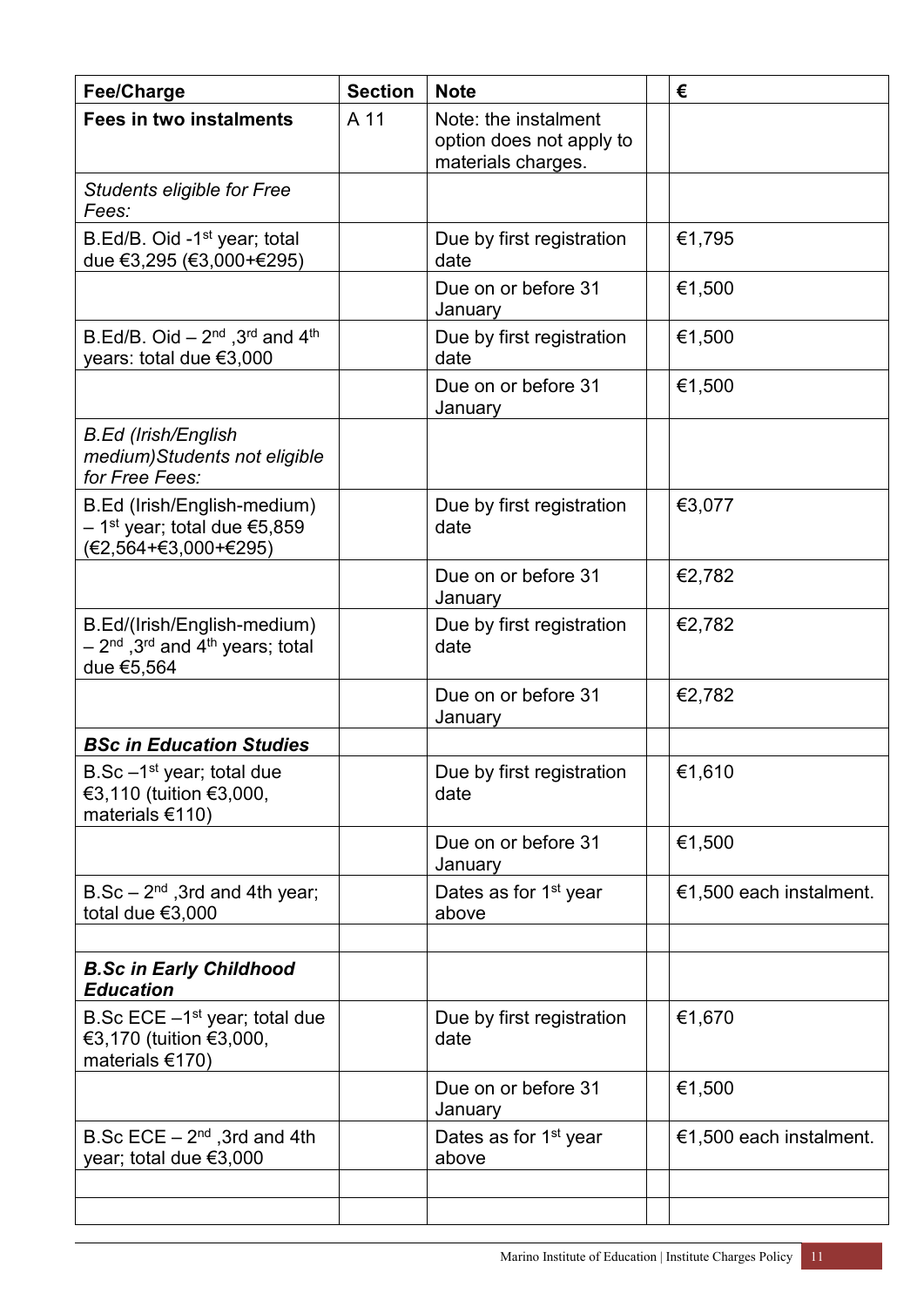| <b>Professional Master in</b><br><b>Education (Primary)-</b> $1st$<br>years; total due €5,859<br>$(E5, 564 + E295)$ | Acceptance deposit<br>(non-refundable) due<br>within two weeks of<br>being offered a place | €500   |
|---------------------------------------------------------------------------------------------------------------------|--------------------------------------------------------------------------------------------|--------|
|                                                                                                                     | Due before first<br>registration date                                                      | €2,577 |
|                                                                                                                     | Due on or before 31<br>January                                                             | €2,782 |
|                                                                                                                     |                                                                                            |        |
| Professional Master in<br>Education (Primary) – $2nd$<br>years; total due €5,564                                    | Due before first<br>registration date                                                      | €2,782 |
|                                                                                                                     | Due on or before 31<br>January                                                             | €2,782 |

3. Students repeating the year, examinations and Student Placement, or appealing a result, must pay fees according to the table below:

| Fee/Charge                                                                                    | <b>Section</b> | <b>Note</b>                                                                                                                                                                                                 |                                                                                                        |
|-----------------------------------------------------------------------------------------------|----------------|-------------------------------------------------------------------------------------------------------------------------------------------------------------------------------------------------------------|--------------------------------------------------------------------------------------------------------|
| Full year repeat                                                                              | A6             | Full fees for the year, as<br>set out in section E 2<br>above                                                                                                                                               |                                                                                                        |
|                                                                                               |                |                                                                                                                                                                                                             | €                                                                                                      |
| Autumn repeat exams and<br>assignments (excluding<br>student placement) *                     |                | Maximum fee of $€450$ ,<br>for 3 or more 5 credit<br>modules.                                                                                                                                               | €150 per 5 credit<br>module.                                                                           |
| <b>Student Placement repeat</b>                                                               |                |                                                                                                                                                                                                             | €400 per placement                                                                                     |
| <b>Special Education placement</b><br>repeat                                                  |                |                                                                                                                                                                                                             | €200                                                                                                   |
| Special examination<br>(normally on recommendation<br>of Court of First Appeal)               |                |                                                                                                                                                                                                             | €382                                                                                                   |
| Repeat fee 'off books' (not<br>attending lectures) - exam<br>repeat only                      |                | Maximum fee of $€450$ ,<br>for 3 or more 5 credit<br>modules.                                                                                                                                               | €150 per 5 credit<br>module.                                                                           |
| Repeat one or more blocks<br>'on books' (excluding for<br>degree examinations - see<br>below) |                | In such cases, the fee<br>payable is determined<br>as a percentage of the<br>full fee for the year<br>(student contribution<br>plus tuition fee) pro rata<br>to the number of blocks<br>in the course year. | e.g. repeating one<br>block from 5, fee is<br>20% of full fee (€5,564,<br>2018/19), i.e.<br>€1,112.80. |
| Repeat fee for degree<br>examinations i.e. senior<br>sophister / final year students          |                | €400 for 1 5 credit<br>module, 50% of full fee<br>(student contribution<br>and tuition) for 2                                                                                                               |                                                                                                        |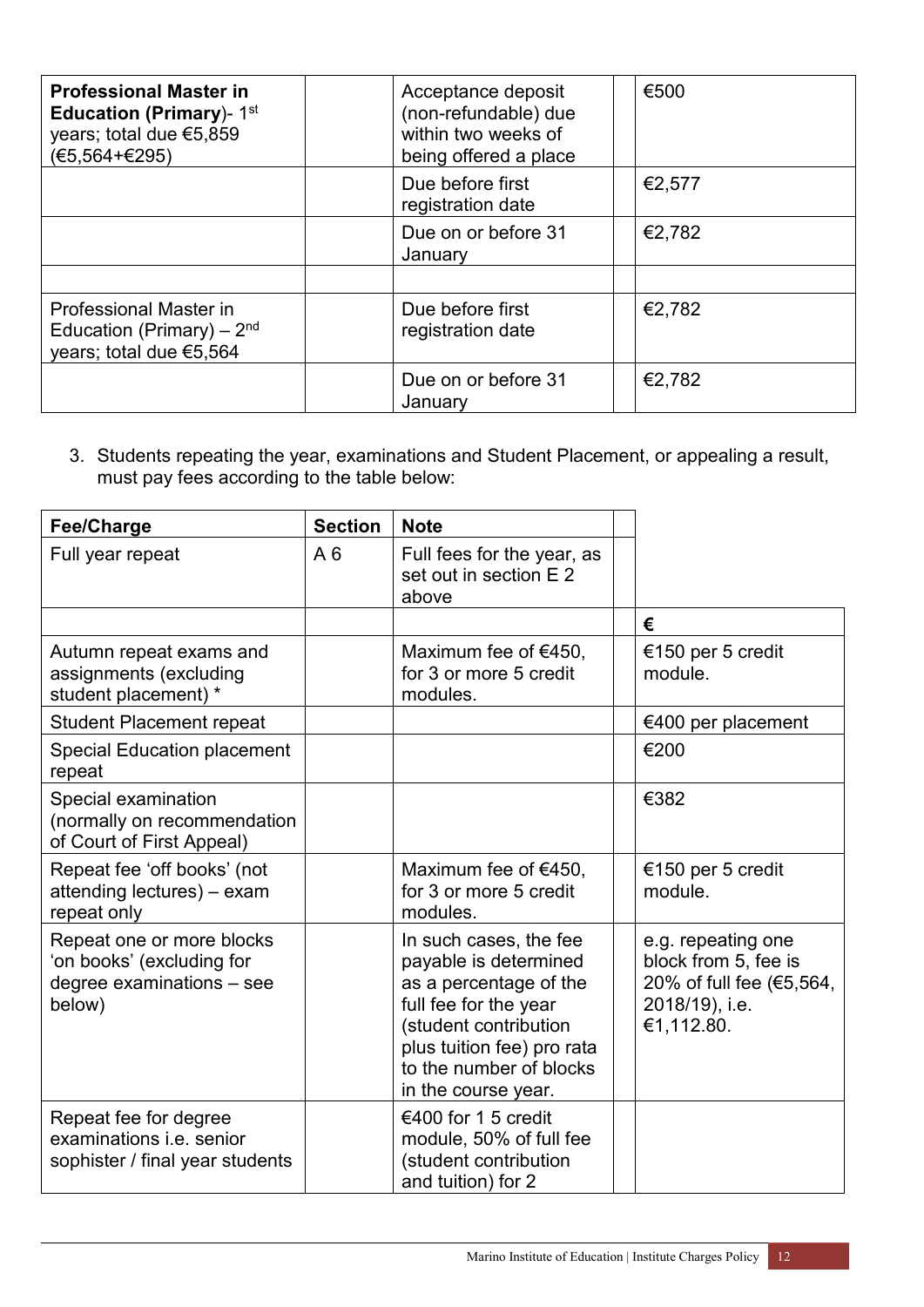|                                                                              | modules, full fees for 3<br>or more modules. |      |
|------------------------------------------------------------------------------|----------------------------------------------|------|
| <b>Examination Appeal fee</b><br>(refundable if the appeal is<br>successful) |                                              | €100 |
| B.Ed (Irish/English-medium)<br>Year 4- Dissertation repeat                   |                                              | €400 |

*\* introduction of autumn repeat fees deferred : and not applicable for the current year.*

4. Fees for the Adult Certificate in Spirituality and Human Development are €750, payable €100 on application (non-refundable), €325 by registration and the balance by 28 February. The Further Studies fee on this programme is  $\epsilon$ 175 per semester ( $\epsilon$ 350 for both semesters).

5. Fees for the Trinity International Foundation Programme are available from [https://www.mie.ie/en/Study\\_with\\_Us/Undergraduate\\_Programmes/Trinity\\_International\\_Foundati](https://www.mie.ie/en/Study_with_Us/Undergraduate_Programmes/Trinity_International_Foundation_Programme/Fees_Scholarships) on Programme/Fees Scholarships/ or from [admissions@mie.ie](mailto:admissions@mie.ie) .

6. Dyslexia screening application incurs a fee of €40. This charge will be waived if a student is in receipt of any grant e.g. HEAR, SUSI. When attending for screening in TCD, students need to present either proof of payment or a letter showing eligibility for HEAR or SUSI.

7. Mobile phones, or other electronic devices, are not permitted in examination venues - if a device rings or emits any noise during the course of an examination, it will be confiscated. Confiscated items may be retrieved from the Finance Office on payment of a €35 fine per item.

8. Duplicate transcripts: in the event that you require a duplicate transcript, please contact the Registrar's Office. There is no charge for this service at present.

## **F: OTHER CHARGES**

In addition to the Fees & Charges set out above, students should be aware of the following additional costs which, while not payable to Marino Institute of Education, constitute an inherent part of the cost of completing the course:

Commencement Fee: payable to Trinity College Dublin upon completion of the course, and prior to graduation: currently €135;

B.Ed (Irish/English-medium) and PME students, for whom a Gaeltacht Placement is a compulsory part of the programme, will incur fees and accommodation costs, payable directly to the host Gaeltacht. As an indication, this cost is likely to be in the region of €800 (estimate). Students may be eligible for a grant from SUSI towards the cost of 'compulsory field trips' and should contact SUSI *in advance* of the placement to ascertain their eligibility.

Students may be required to pay a nominal levy to join the MIE Students' Union. There is no levy at present, but this may be subject to change by MIESU.

#### **G: CIRCULATION**

This document forms a part of the regulations applying to all students of Marino Institute of Education. This document is circulated to all students at or before registration, and is also available on MIE's website and Moodle virtual learning environment. Note that this document supersedes all previous versions.